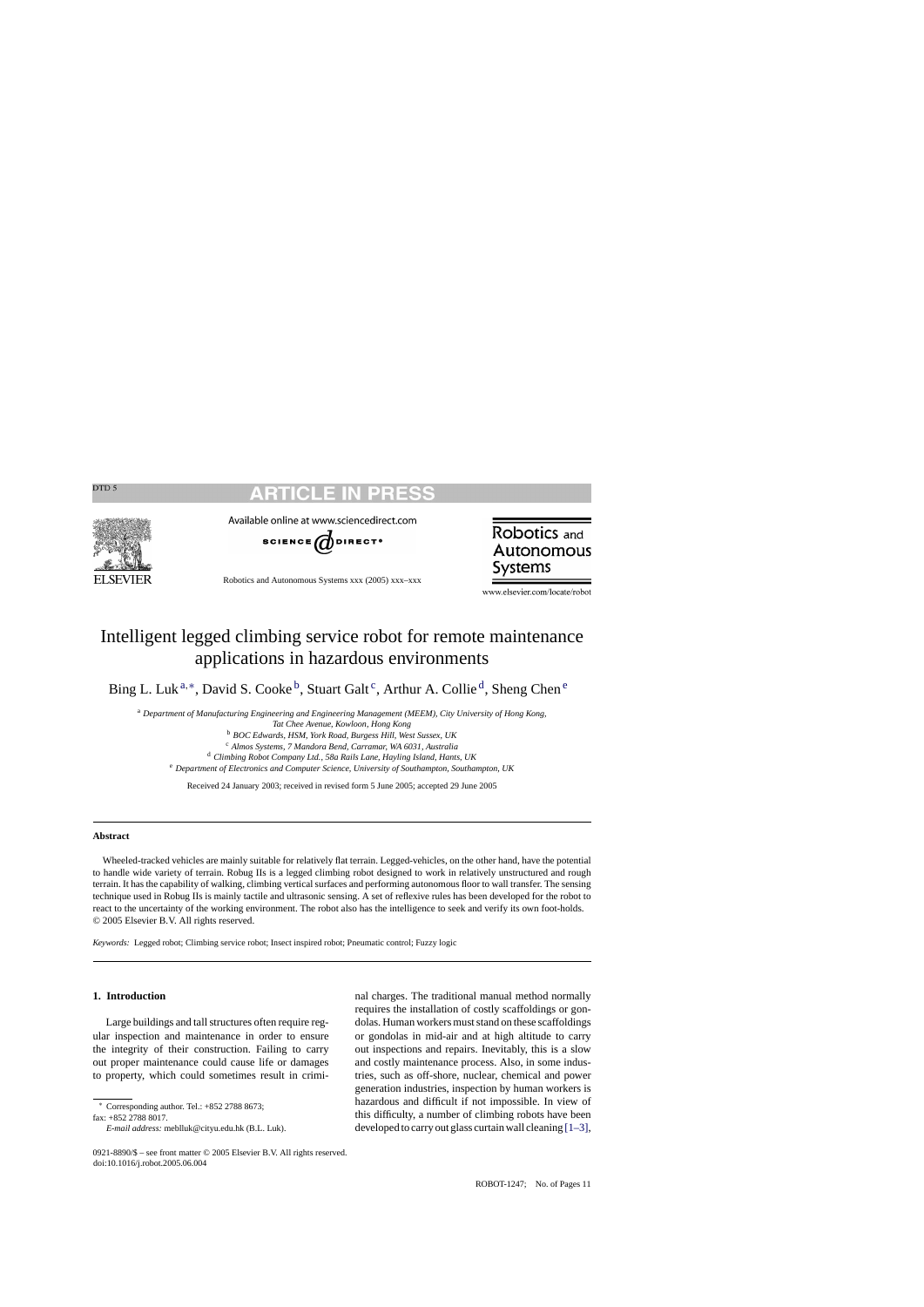# **ARTICLE IN PR**

bridge inspections [\[4\], s](#page-9-0)hip hull inspections [\[5,6\],](#page-9-0) and painting of large buildings [\[7\].](#page-9-0) However, based on experiences of some previous research projects [\[8–10\]](#page-9-0) in applying climbing robots for remote maintenance applications, it was found that many buildings such as nuclear reactor pressure vessels had very limited access. As a result, a great deal of effort had to be made in order to launch the robots onto the buildings or structures to carry out the required inspection work. This will inevitably slow down the maintenance process and increase the risk of workers who are responsible for installing the robots. A mobile robot which has the capability of walking through a service entrance and then transferring itself onto the vertical surface of the inspected building can save time and reduce risk to human workers who may have to launch the mobile robot in difficult circumstances.

Ninja-I [\[11,12\],](#page-9-0) a quadruped wall climbing robot, was developed with the capabilities of floor-to-wall transfer. However, its legs were not articulated. As a result, it was not easy to keep the centre of gravity of the robot close to the surface and hence could bring on excessive bending moment on the foot during climbing and transferring between horizontal and vertical surfaces. In addition, the leg structure restricted its reachable range. Ninja-II [\[13\]](#page-9-0) overcame the aforementioned problems by introducing articulated structure to its legs. However, the robot did not have any gripper on the underside of its body for sitting on the surface during remote operation and hence it did not provide a stable platform for some maintenance operation such as metal cutting which could induce large reaction force to the robot. Besides Ninja series of robot, ROBIN [\[14\], a](#page-9-0) biped-climbing robot, has attempted to tackle the floor-to-wall transition but no results were shown. Another biped robot, RAMR1 [\[15–18\],](#page-9-0) was developed by Michigan State University for reconnaissance operations in urban environment. The robot was capable of transferring between orthogonal surfaces. In order to make the robot to work in confined space, RAMR2 [\[18–20\]](#page-9-0) was developed with its revolute hip joint replaced by a prismatic joint. To increase the reachable range without sacrificing the ability to work in confined space, a new version of RAMR robot was being designed by the University of Utah [\[21\].](#page-9-0) The new design provided a hybrid hip joint with discrete prismatic and revolute motion. Despite that these biped climbing robots could perform orthogonal plane transfer, their climbing mechanism was not very reliable since only one foot was gripping on the surface at any one time when the robot was climbing; a large turning moment could be induced on the gripping foot when the free leg stretches sideways during climbing and this large turning moment could cause the gripping foot to detach from the surface [\[11\].](#page-9-0) In addition, the biped structure in general does not provide a stable platform for installing tool package and carrying out maintenance work.

Although a lot of research works has been conducted to develop suitable mechanical mechanisms for climbing, very few have addressed the issue of searching suitable footholds for gripping. For a climbing robot, the ability of finding its own footholds on wall surfaces is essential for remote maintenance applications since the surface condition for this type of applications is generally poor. Ninja robots had partially addressed this issue by developing a "Valve-regulated Multiple" (VM) sucker [\[11\]. T](#page-9-0)he VM sucker was partitioned into a number of smaller chambers and the air flow of each chamber was controlled by a passive mechanical valve. This passive valve would be shut off automatically by excessive air flow caused by air leakage through cracks or any imperfection on the surface. This mechanism could handle very small irregularities and grooves on the wall surface but was not capable of handling large surface defects. For large surface defects, it is necessary for the robot to search for its own suitable footholds.

Robug IIs was designed to address the above problems. It had adopted the articulated leg structure with a thoraxial joint to achieve large reachable range and at the same time to keep its body close to the surface to reduce excessive bending moment. It had the ability to walk from the floor to the wall and was also capable of climbing over obstacles and had the intelligence to seek and verify foot-holds. This allowed the robot to work in relatively unstructured environments. In order to provide a stable platform for installing tool package and carrying maintenance tasks, vacuum grippers were attached to the underside of the body in order to allow the robot to sit on the surface during maintenance operation.

This paper will first give a brief description of Robug IIs' system. The rest of the paper will concentrate on describing the control method, the movements and the behaviours used by Robug IIs for wall climbing, climbing over obstacles and floor to wall transfer.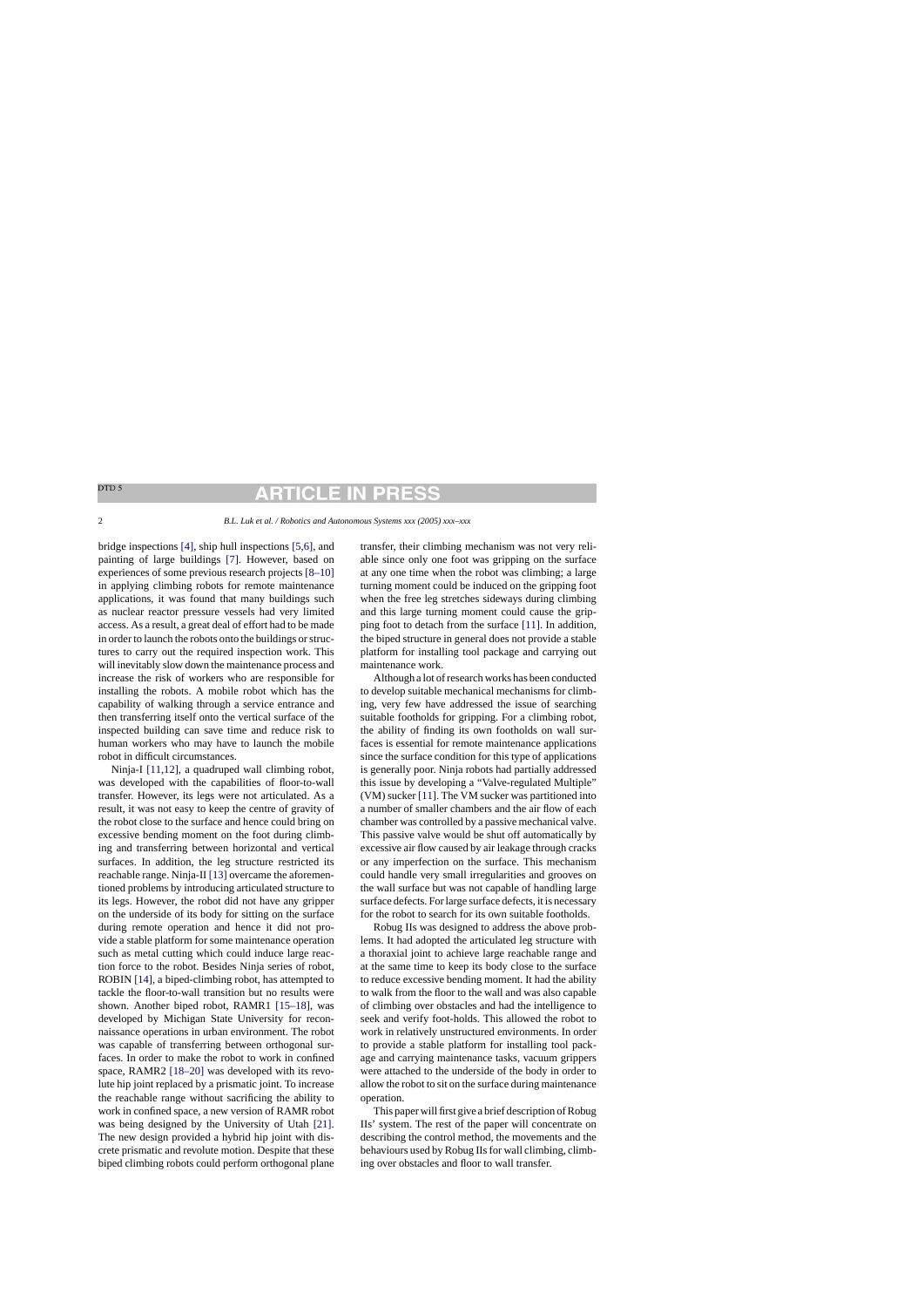

Fig. 1. Robug IIs workspace.

# **2. Mechanical system**

Robug IIs was a four limb articulated leg robot powered by double acting pneumatic cylinders. Pneumatic actuation is particularly suitable for climbing robots, due to its high force to weight ratio and inherent compliance [\[25\], w](#page-9-0)hich allowed an elegant terrain adapting motion. The robot adopted an endoskeletal structure; an internal frame was used to provide the required strength and stiffness for locomotion as well as locations for the joints, whilst the external actuators acted as the prime mover. The advantage of using this structure is that it is more practical for fabrication and maintenance.

The robot consisted of two similar modules. Each module had two mechanical legs and each had a vacuum gripper foot for climbing vertical surfaces. The robot also had three vacuum suckers on its underside. The two modules were joined by a pivot to form a thoraxial joint with a pneumatic cylinder to bend the body. The arrangement increased the effective moving angles of the legs and reduced the stress exerted on the legjoints (see Fig. 1). This gave the robot the amount of flexibility required for the floor-to-wall transfer.

Each leg had three degrees of freedom and was organised as a spider-like structure (see Figs. 2 and 3). This leg mechanism provided the ability to negotiate and climb over obstacles. It also had the advantage of keeping the body close to the surface, which increased the stability of the robot. An open three bar linkage mechanical structure is used to provide all three degrees of movement of each leg. The anchorage points of the hip and abductor cylinders, and the hip joint were widely separated to reduce stresses on the chassis.



Fig. 2. Plan View of the structure of the two front legs.



Fig. 3. Elevation view of the leg structure.

The gripper foot was attached to the leg by a ball joint, this provided the gripper foot with the flexibility required to align itself with uneven surfaces. These gripper feet and the base suckers were driven by compressed-air ejector pump and could provide a pull-off force corresponding to 80% atmospheric pressure.

## **3. Control system**

Each leg was controlled by an on-board dedicated microcontroller board. These controller boards provided position, force and compliant control modes. An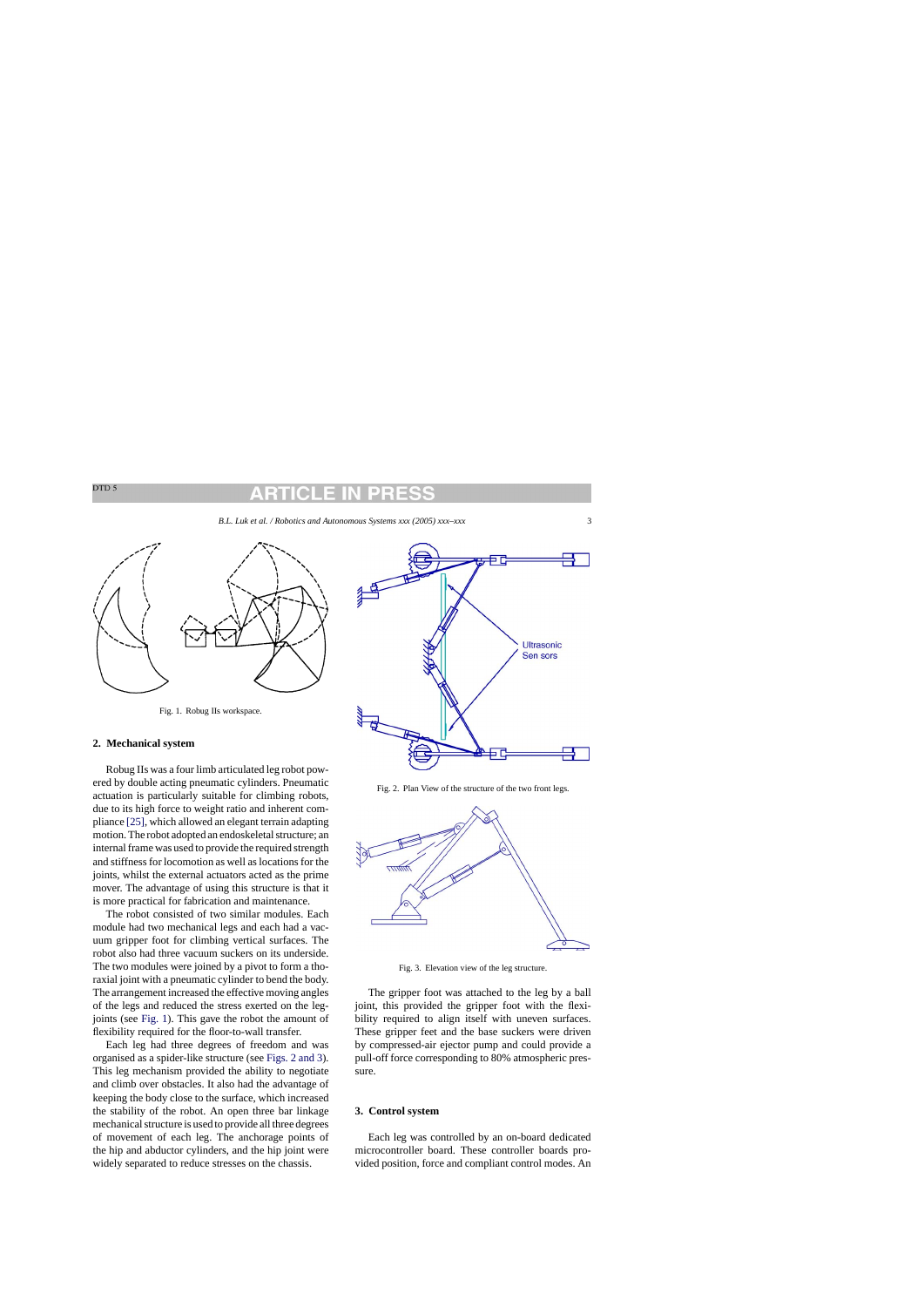

Fig. 4. Computer control system.

additional board was used to provide sensor information from the robot. A supervisory computer at the user end provided the human–machine interface, path planning and functions necessary for co-ordinated motion. A master–slave configuration (see Fig. 4) via a serial link was used to network the supervisory computer and all the leg controllers. A specially designed protocol was used for passing commands and information between the Supervisory computer and the robot. All the important commands were arranged as absolute commands. The repetition of the same command did not affect the final movement.

Each pneumatic cylinder was controlled by three electrically controlled valves, which can allow air to be



Fig. 5. The valve arrangement for cylinder control.

in both sides of the piston simultaneously (see Fig. 5). Pulse width modulation method was used to drive the cylinder. Since pneumatic action system is non-linear in nature [\[22,23\],](#page-9-0) a fuzzy logic controller (FLC) has been developed to improve its performance. The fuzzy controller consisted of four primary components, a control rule base, a decision-making inference engine and fuzzification and defuzzification interfaces. The structure of the fuzzy controller is illustrated in Fig. 6. The fuzzification interface quantised the system input variables onto approximate linguistic measures defined by fuzzy sets having the membership functions shown in [Fig. 7.](#page-4-0) The system variables to be observed were defined as  $e$  (cylinder position error) and  $\Delta e$  (cylinder position error difference)

$$
e(k) \stackrel{\Delta}{=} p_{\rm T}(k) - p_{\rm A}(k)
$$

$$
\Delta e(k) \stackrel{\Delta}{=} e_0(k) - e_0(k-1)
$$

where  $p_T(k)$  was the target cylinder position and  $p_A(k)$ was the measured cylinder position at the *k*th sampling



Fig. 6. Structure of the fuzzy controller.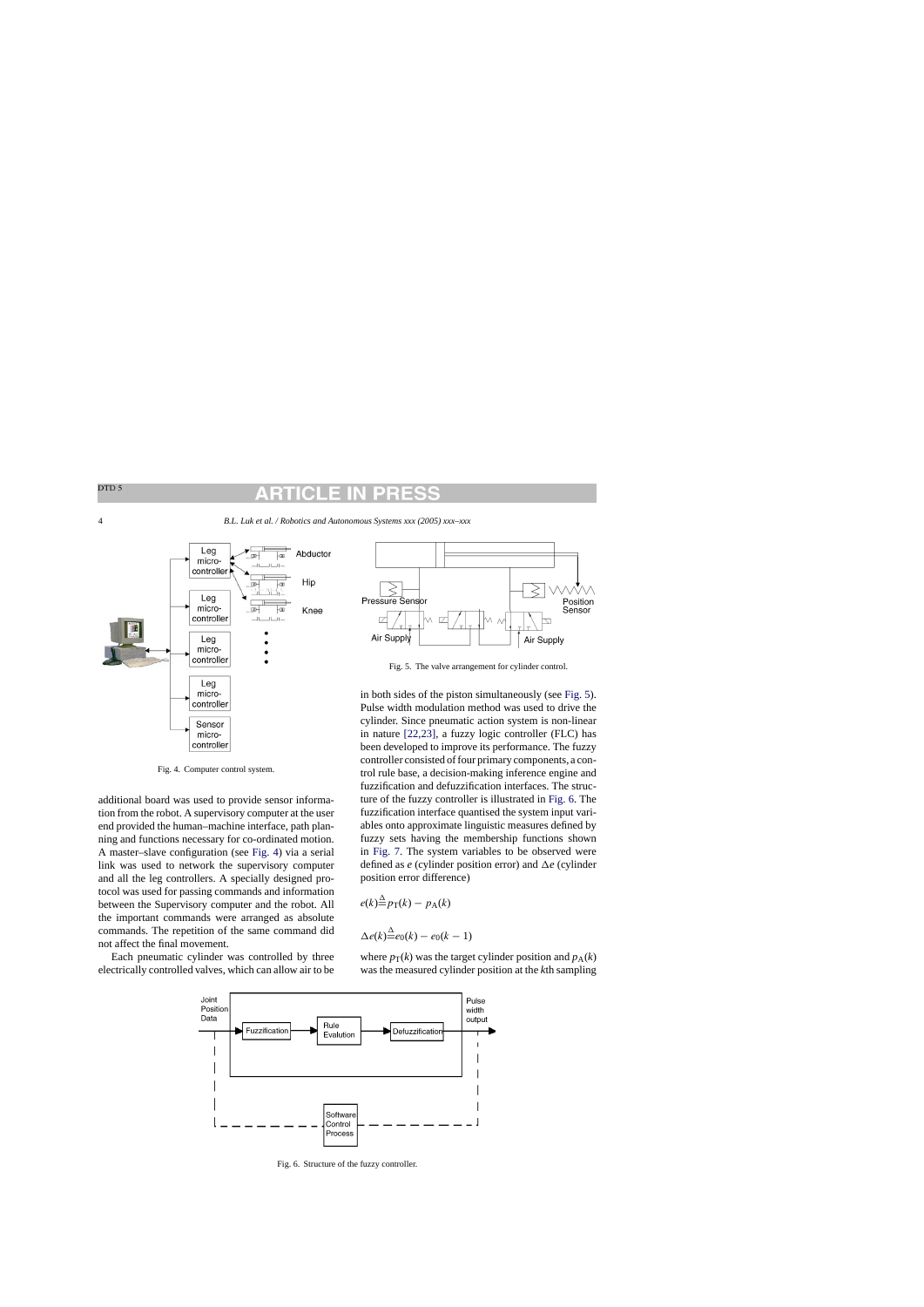### BT  $C<sub>1</sub>$

*B.L. Luk et al. / Robotics and Autonomous Systems xxx (2005) xxx–xxx* 5

<span id="page-4-0"></span>

Fig. 7. Fuzzy error sets.

instant.The following linguistic variables were used as labels of the fuzzy sets: VS, Very Small; S, Small; MS, Medium Small; M, Medium; ML, Medium Large; L, Large; VL, Very Large.

The fuzzy rule set was designed to manage the markspace ratio in a pulse width modulation control algorithm according to the position error and position error difference. The control rules are defined in a knowledge base and are represented in linguistic form in Table 1, which has *e* (cylinder position error) down the left hand column and  $\Delta e$  (cylinder position error difference) along the top row. The first element in Table 1 states 'IF  $\langle$  position error $\rangle$  is Very Small AND  $\langle$  change in position error) is Very Small THEN  $\langle \text{pulse width} \rangle$ is Very Small. The control rules are processed within the fuzzy inference engine, which generates a resultant output fuzzy set.

The defuzzification interface used the centre-of-area method to compute a singleton control value for imple-

Table 1 The fuzzy PD rule table

| $e_0$     | $\Delta e_0$ |    |    |    |    |    |    |
|-----------|--------------|----|----|----|----|----|----|
|           | <b>VS</b>    | S  | MS | М  | ML | L  | VL |
| <b>VS</b> | <b>VS</b>    | VS | VS | VS | S  | MS | М  |
| S         | <b>VS</b>    | S  | S  | S  | MS | М  | ML |
| <b>MS</b> | <b>VS</b>    | S  | S  | MS | М  | МL | L  |
| M         | <b>VS</b>    | S  | MS | М  | ML | L  | VL |
| ML        | NM           | MS | М  | ML | L  | L  | VL |
| L         | MS           | М  | ML | L  | L  | L  | VL |
| <b>VL</b> | М            | МL | L  | VL | VL | VL | VL |



Fig. 8. Fuzzy set shape definition variables.

mentation from the output fuzzy set; this method was used as it produces a gradually changing control output.

Although it is simple to program a fuzzy system using simple rules and membership functions, the tuning of the system performance is a largely subjective process and as a result the design of fuzzy logic controllers is mostly a trial-and-error procedure with extensive tuning of the relational. However, it is possible to automatically improve the performance of the system by using genetically inspired learning strategies now commonly referred to as Genetic Algorithms (GAs) [\[24\].](#page-9-0) GAs are particularly good for optimising fuzzy sets as they can explore a search space in many directions simultaneously while avoiding local minima.

In coding the Genetic Algorithm, there must be some defined protocols that enable the GA to understand information regarding the fitness function that is being optimised. Consideration must be given to both the encoding of the membership functions within the GA and the methods by which the GA controls the shape of the fuzzy sets.

The membership functions of the fuzzy sets used were represented by two coefficients defining the function peak position  $(x)$  and size of the base  $(B)$  (see Fig. 8) then the GA only needed to be coded with these two parameters in order to make adjustments to the fuzzy sets. Therefore the 'chromosomes' of the GA only represented the disparity between the proposed fuzzy sets and the fuzzy sets from the previous generation. For the first generation, adjustments were made at random on the initial fuzzy sets. The following generations evolved a resultant fuzzy set from the previous generation, which had been selected by weighted-random analysis of the fitness levels.

The factors to be considered in evaluating the population fitness levels were the time to reach target posi-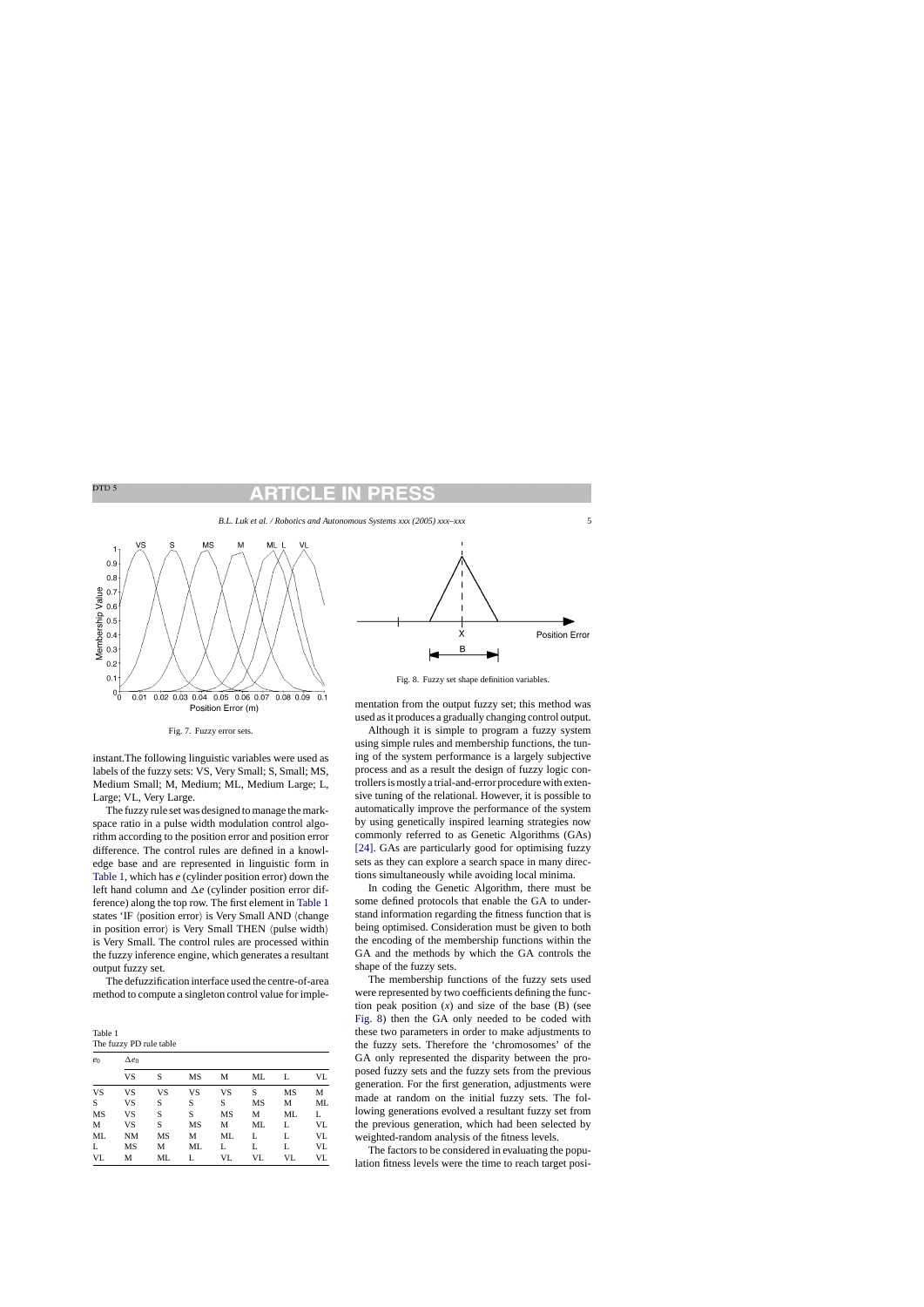

Fig. 9. The membership functions after GA optimisation.

tion, the settling time and the precision required. In the event of the system exhibiting such qualities as slow response time or excessive overshoots the chromosome fitness value could be reduced, lowering the probability of that chromosome reproducing and evolving the attributes into the next generation. This method tailors the learning process to eliminate characteristics that are not permitted to exist within the system.

For tuning the fuzzy controller, a population size of 50 classifiers was used, each 32 bits long (4 bits for each fuzzy set). The GA was allowed to run for 100 generations. These parameters were found to be adequate through experience of using the system. The resulting GA-generated optimal fuzzy membership functions are shown in Fig. 9. The response of the fuzzy PD controller is displayed in Fig. 10. As compared with the perfor-



Fig. 10. Cylinder response with Fuzzy Logic PD controller.



Fig. 11. Cylinder response with PD controller.

mance of a standard PD controller (see Fig. 11), the fuzzy controller can increase the accuracy of the system to +/−0.3 mm (0.2% of the rod extension range). In addition, the small oscillations occurred in the standard PD control method has also been eliminated (see Fig. 11).

Although Robug was mainly a sensory-based robot and used its reflexive behaviours (see Section 4 for detail) to handle unstructured environments, the proposed fuzzy control method with GA tuning did help to improve its walking and climbing performance. Firstly, it provided a smooth control for the legs and body movements since it could eliminate the small oscillations occurred in the standard PD control method. Secondly, with the improved position accuracy, it enabled the robot to make the maximum strike for each of its walking or climbing steps. Based on authors' experience, the proposed control method could actually reduce 15% of the time required by the Robug to reach its target location. In addition, as each leg had sufficient strength to carry sensors, the improved accuracy allowed the robot to use its leg as a scanning probe to look for structure defects.

# **4. Behaviours**

Robug IIs was designed to work in relatively unstructured environment. In order to accommodate the uncertainty in the working environment, Robug IIs was designed as a sensory-based control robot rather than a pure position control robot. The sensing technique used in Robug IIs was mainly tactile sensing.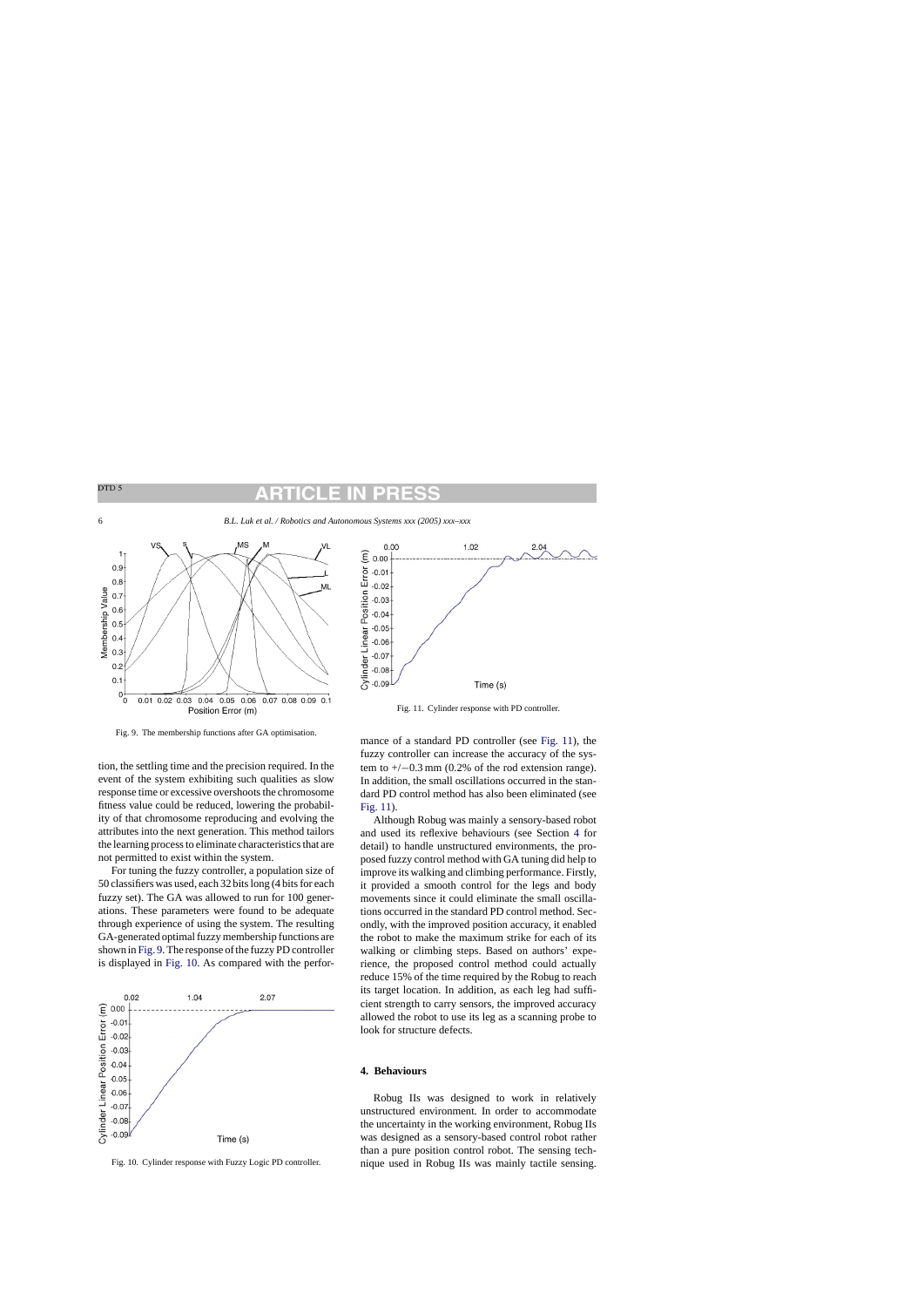### **ARTICLE IN**  $\supset$

*B.L. Luk et al. / Robotics and Autonomous Systems xxx (2005) xxx–xxx* 7



Fig. 12. Blind foothold search and obstacle avoidance.

Each leg was equipped with pressure sensors and potentiometers to provide force and position information of the leg. The leg could be used to feel for obstacles and the level of the surface. The compliant control of the leg allowed the robot to perform tactile sensing without damaging the building structure. The vacuum sensors at the feet and base suckers gave the measurements of gripping force on the surface. Ultrasonic sensors were also installed at the front of the robot for measuring distance of the object.

In order to allow the robot to handle the uncertainty in unstructured environments, a set of rules were developed to define the behaviours of the robot for reacting to the sensory information fed back from the environment.

These rules are listed as follow:

- 1. No leg will move unless the robot has at least three suckers gripping firmly on the surface. This rule prevents the robot from falling when it is climbing a wall.
- 2. A reflex action for searching foothold is build into the leg controller (see Fig. 12). This arrangement provides a fast searching movement. The reflex action allows the leg to search for a foot-hold in front. It also provides an oscillating movement, which can be used to remove loose material on the surface. This facility will increase the chance of finding gripping surface.
- 3. No two legs will be allowed to apply force in the opposite directions. This prevents any damage to the chassis caused by excessive force since each cylinder can exert 500 N force.
- 4. Always use minimum force for searching foothold and negotiating object. This rule ensures the robot will not cause any damage to the climbing structure.
- 5. Since the robot is capable of walking, climbing and floor-to-wall transfer, the gravity force exerted on each joint can vary significantly when the robot is lifting the body. A simple compensation scheme is used to overcome the gravity force where additional pressure can be added gradually by increasing the additional force demand variable in the leg controller.
- 6. The robot will adjust the position of the legs to spread out the force exerted on each leg.

The above rules form the basic behaviours of the robot. They provide the local autonomy to each limb. Other high level of strategies can be added to provide the task oriented applications.

# **5. Walking and climbing movement**

The movement of the robot can be grouped into two main types: (1) normal climbing or walking, (2) climbing over obstacle or floor to wall transfer.

During the normal climbing or walking, the thoraxial actuator will be fully extended so that the two mechanical modules are level with each other. Base suckers are used to assist climbing and walking. In this mode, the movement of the robot can be divided into four basic steps: (1) move the legs to follow a pre-planned trajectory, (2) get the legs to grip onto the surface, (3) move the body to follow a pre-planned trajectory and (4) get the base vacuum sucker to grip onto the surface. When the base suckers are firmly attached on the wall, all four legs can move at the same time for fast operation.

Considering the case when the robot is moving forward, the following movements are implemented:

- 1. The robot starts at the rest position as shown in [Fig. 13a.](#page-7-0)
- 2. The robot releases all the gripper feet suckers.
- 3. All four legs will follow a pre-defined trajectory (see [Fig. 13b\)](#page-7-0).
- 4. Each leg starts searching for a gripping surface until a secure grip is verified. The attitude after gripping on the surface is shown in [Fig. 13c.](#page-7-0)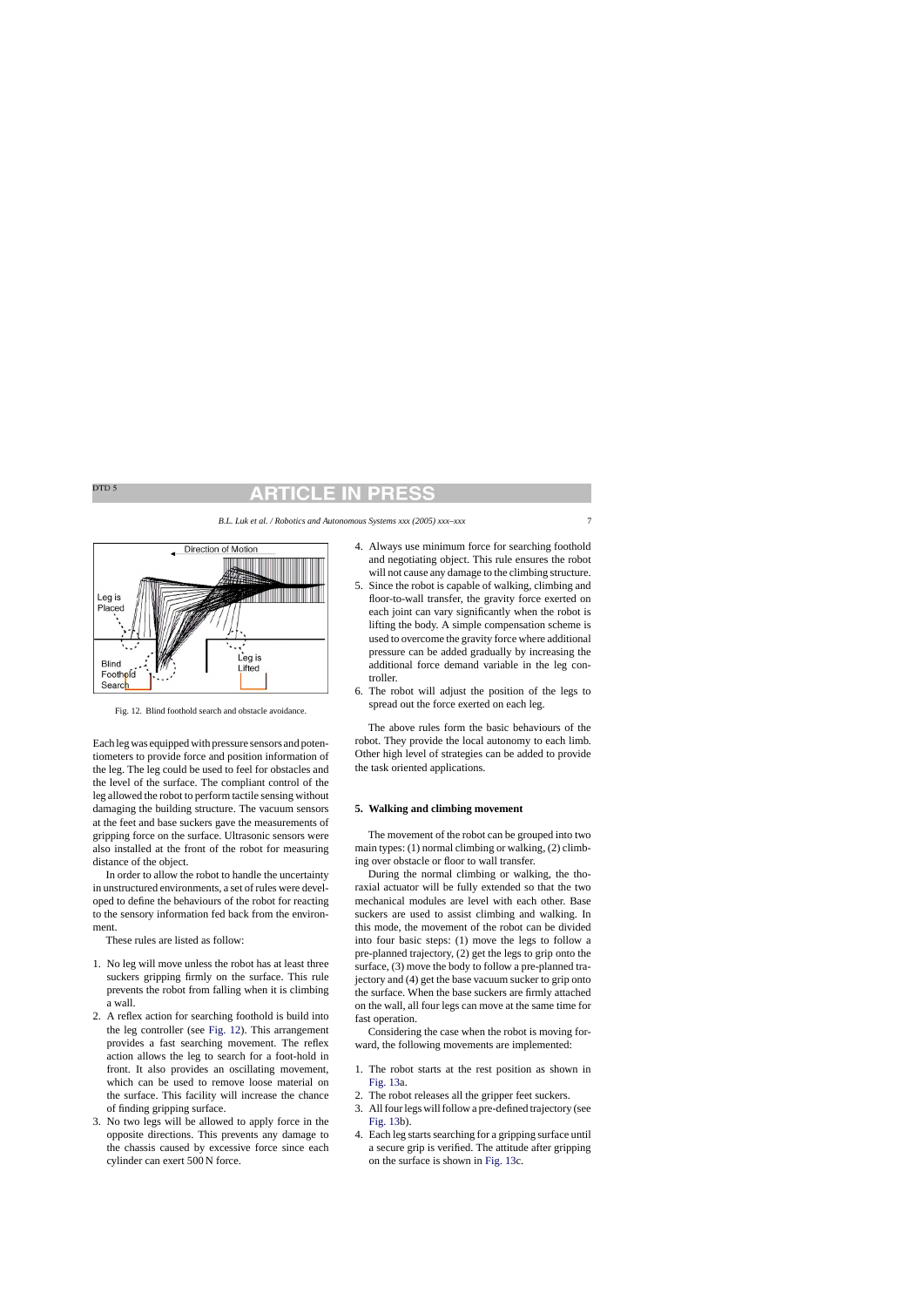

Fig. 13. Robug IIs wall climbing sequence.



Fig. 14. Robug IIs floor-to-wall transfer sequence.

- 5. The robot then releases its belly sucker and levers its body up and follows a pre-planned trajectory as shown in Fig. 13d.
- 6. The robot starts searching for a gripping surface until a secure grip is verified at the base suckers. The position after the body gripping on the surface is shown in Fig. 13e.

In the case of turning, the front leg on the near side of the turning direction and the rear leg on the off side will move outward. The remaining legs will move inward. The robot will then lift the body and turn to the required direction.

For climbing obstacles or floor-to-wall transfer motions, the robot will use its thoraxial actuator to control the bending angle of the body. This increases the effective angle that the leg can travel and hence enhance the flexibility of the robot for climbing over sharp angled objects or slopes. The base suckers are not normally used in this kind of movement and only one leg is moving at any one time.

When the robot is performing a floor-to-wall transfer operation, a sequence of movements is executed as follow:

1. The robot will walk toward the wall until a full walking pace is not possible. Ultrasonic distance sensors are used to measure the distance. The robot will walk with its front legs spread when it is close to the wall.

- 2. The robot releases the front feet and front base sucker. It then bends the body up according to slope of the wall.
- 3. The front legs starts searching for a secure grip on the wall (see Fig. 14a).
- 4. The robot then releases its rear base sucker and then lift its body up (see Fig. 14b).
- 5. Each leg will release its gripper feet sucker and search for a secure grip in turn.
- 6. It lifts its body up and follows a planned trajectory (see Fig. 14c).
- 7. Step 5 and 6 are repeated until the rear legs are just reaching the floor.
- 8. The robot will straighten the spine cylinder and the move its body toward the wall until a secure grip is obtained at the base suckers.
- 9. It then moves its rear legs in a high gait to transfer onto the wall.

# **6. Conclusion**

Robug IIs with its insect-like structure and articulated limbs had the mechanical capability to han-

<span id="page-7-0"></span>DTD<sub>5</sub>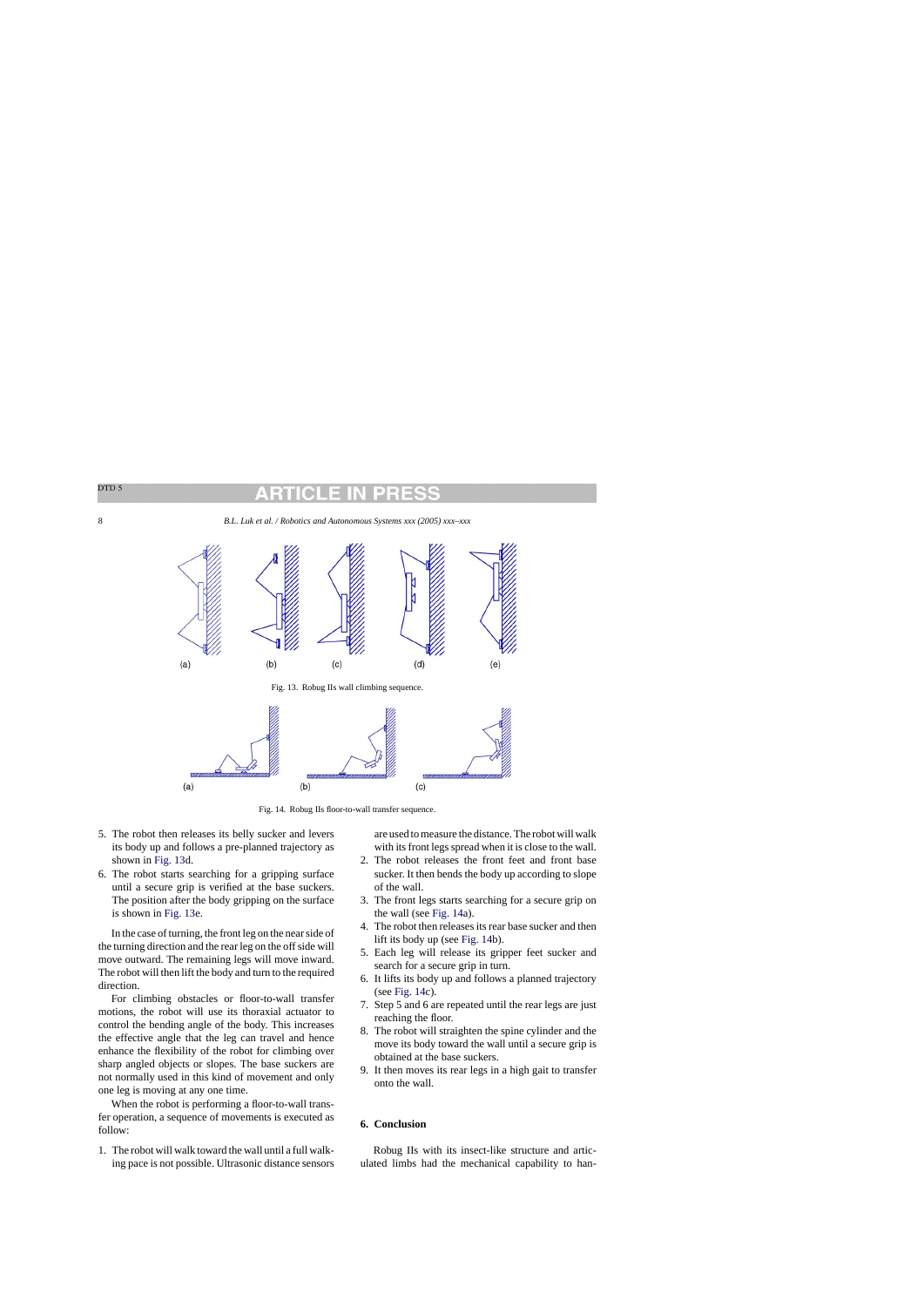

Fig. 15. Robug IIs performing an automatic floor-to-wall transfer.

dle wide variety of the terrain. Pneumatic actuators were used to power the robot in order to reduce the weight of the robot and yet provide enough strength for carrying tools. In order to overcome the deficiency of the standard PID control method in controlling non-linear pneumatic actuators, a Fuzzy control method with GA tuning was developed. The proposed method provided smooth and accurate motions for the robot and hence enhanced the walking and climbing performance. In addition, the improved accuracy also allowed the use of the robot leg as a scanning probe for inspecting structure defects. The reflexive behaviours facilitated the robot to work in relatively unstructured environment. This kind of autonomy had certainly simplified the operation procedures of the robot. The capability of performing automatic floor-to-wall transfer was vital for applications where access to the structure being inspected is limited. The robot was tested on a real-scale model of



Fig. 16. Robug IIs climbing a Magnox nuclear reactor pressure vessel.

a Magnox nuclear reactor pressure vessel and the result has confirmed the usefulness of the robot (see Figs. 15 and 16).

Further work in navigation system is being carried out to enhance the autonomy of the robot. Since the robot is capable of walking and climbing, the navigation problem is no longer restricted in 2-D space. The robot has to determine whether it should walk round the obstacles or climb over them.

# **Acknowledgement**

The authors would like to thank Mr. Tim White and Mr. Neal Hewer for their help in developing some of the electronic circuitry. The authors would also like to thank the University of Portsmouth and Magnox Electric/BNFL to facilitate the success of the experimental work. The research work was financially supported by an EPSRC grant (GR/M16894) and Magnox Electric plc.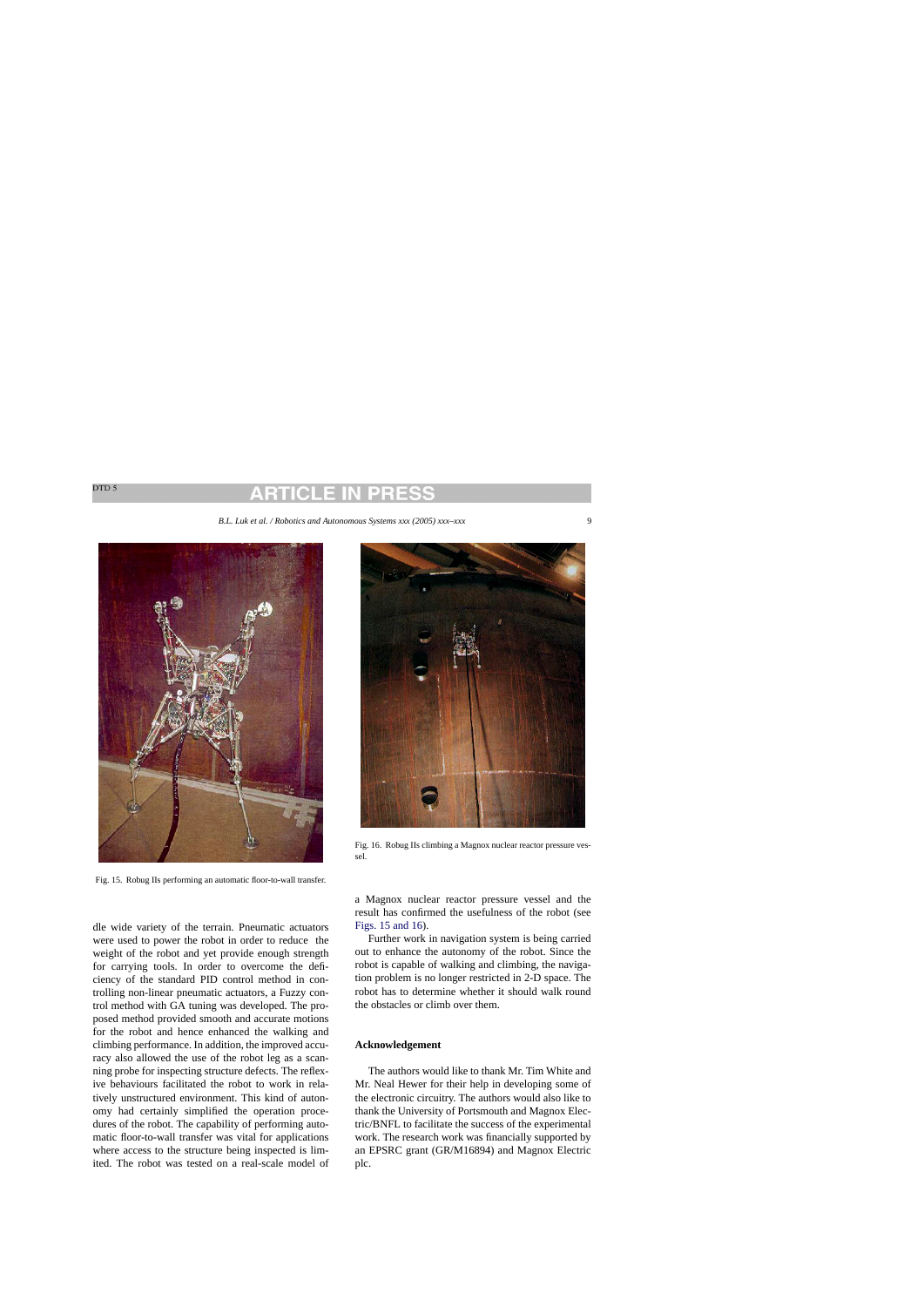# TICI E INT  $D =$

<span id="page-9-0"></span>10 *B.L. Luk et al. / Robotics and Autonomous Systems xxx (2005) xxx–xxx*

# **References**

- [1] S.K. Tso, Y.H. Fung, W.L. Chow, G.H. Zong, R. Liu, Design and implementation of a glass-wall cleaning robot for highrise buildings, in: Proceedings of the World Automation Congress Eighth International Symposium on Robotics with Applications, Maui, Hawaii, June 11–16, 2000 (Paper ID: ISORA123).
- [2] S.K. Tso, J. Zhu, B.L. Luk, Prototype design of a light-weight climbing robot capable of continuous motion, in: Proceedings of the Eighth IEEE Conference on Mechatrinics and Machine Vision in Practice, Hong Kong, 27–29 August, 2001, pp. 235–238.
- [3] Q.X. Zhang, Z.G. Ren, Z.W. Zhao, Development of a 3W window-cleaning robot for high-rise buildings, in: Proceedings of the Eighth IEEE Conference on Mechatrinics and Machine Vision in Practice, Hong Kong, 27–29 August, 2001, pp. 257–260.
- [4] C. Hillenbrand, K. Berns, F. Weise, J. Koehnen, Development of a climbing robot system for non-destructive testing of bridges, in: Proceedings of the Eighth IEEE Conference on Mechatrinics and Machine Vision in Practice, Hong Kong, 27–29 August, 2001, pp. 399–403.
- [5] T.P. Sattar, M. Alaoui, S. Chen, B. Bridge, A magnetically adhering wall climbing robot to perform continuous welding of long seams and non-destructively test the welds on the hull of a container ship, in: Proceedings of the Eighth IEEE Conference on Mechatrinics and Machine Vision in Practice, Hong Kong, 27–29 August, 2001, pp. 408–414.
- [6] B. Bahr, Y. Yin, Wall climbing robots for aircraft, ship, nuclear power plants, sky scrapers, etc., in: Proceedings of the Fifth International Symposium on Robotics and Manufacturing, Hawaii, USA, August, 1994.
- [7] Y. Wang, H. Shao, Wall climbing robot for cleaning and painting, in: Proceedings of the Second International Conference on Climbing and Walking Robots, Portsmouth, UK, September, 1999.
- [8] B.L. Luk, T.S. White, D.S. Cooke, N.D. Hewer, The 'Sadie' (sizewell a duct inspection equipment) teleoperated walking climbing robot, in: C. Ealing, T. Schilling (Eds.), Successful Tele-robotic Applications, IMechE, Professional Engineering Publishing Ltd., London and Bury St. Edmunds, UK, 1999, pp. 117–130.
- [9] M.S. Burrows, A.A. Collie, A. Curry, Inspection of a nuclear reactor pressure vessel by vacuum attached and magnetically attached mobile robots, in: Proceedings of the Fourth International Symposium on Offshore, Robotics and Artificial Intelligence, Telerobotics In Hostile Environments, Marseille, France, 11–12 December, 1991.
- [10] B.L. Luk, A.A. Collie, T.S. White, NERO-A teleoperated wall climbing vehicle for assisting inspection of a nuclear reactor pressure vessel, in: Proceedings of the 13th ASME International Computers in Engineering Conference and Exposition, San Diego, USA, 8–12 August, 1993.
- [11] S. Hirose, A. Nagakubo, R. Toyama, Machine that can walk and climb on floors, walls and ceilings, in: Proceedings of the Fifth International Conference on Advanced Robotics, Robots

in Unstructured Environments, vol. 1, 19–22 June, 1991, pp. 753–758.

- [12] A. Nagakubo, S. Hirose, Walking and running of the quadruped wall climbing robot, in: Proceedings of the IEEE International Conference on Robotics and Automation, vol. 2, 8–13 May, 1994, pp. 1005–1012.
- [13] S. Hirose, K. Kawabe, Ceiling walk of quadruped wall climbing robot NINJA-II, in: Proceedings of the First International Conference on Climbing and Walking Robots (CLAWAR 98), Brussels Belgium, 26–28 November, 1998, pp. 143–147.
- [14] R.T. Pack, J.L. Christopher Jr., K. Kawamura, A rubbertuatorbased structure-climbing inspection robot, in: Proceedings of the IEEE International Conference on Robotics and Automation, vol. 3, 20–25 April, 1997, pp. 1869–1874.
- [15] M. Yue, M. Minor, N. Xi, R. Mukherjee, Kinematic workspace analyses of a miniature walking robot, in: Proceedings of the IEEE/RSJ International Conference on Intelligent Robots and Systems, vol. 3, 17–21 October, 1999, pp. 1798–1803.
- [16] M. Yue, N. Xi, M. Minor, R. Mukherjee, Dynamic workspace analysis and motion planning for a micro biped walking robot, in: Proceedings of the IEEE/RSJ International Conference on Intelligent Robots and Systems, vol. 3, 31 October–5 November, 2000, pp. 1900–1905.
- [17] M. Minor, H. Dulimarta, G. Danghi, R. Mukherjee, R. Lal Tummala, D. Aslam, Design, implementation, and evaluation of an under-actuated miniature biped climbing robot, in: Proceedings of the IEEE/RSJ International Conference on Intelligent Robots and Systems, vol. 3, 31 October–5 November, 2000, pp. 1999–2005.
- [18] R. Lal Tummala, R. Mukherjee, N. Xi, D. Aslam, H. Dulimarta, J. Xiao, M. Minor, G. Dang, Climbing the walls, in: IEEE Robotics and Automation Magazine, vol. 9, Issue 4, December 2002, pp. 10–19.
- [19] J. Xiao, M. Minor, H. Dulimarta, N. Xi, R. Mukherjee, R.L. Tummala, Modeling and control of an under-actuated miniature crawler robot, in: Proceedings of the IEEE/RSJ International Conference on Intelligent Robots and Systems, vol. 3, 29 October–3 November, 2001, pp. 1546–1551.
- [20] J. Xiao, N. Xi, J. Xiao, J. Tan, Multi-sensor referenced gait control of a miniature climbing robot, in: Proceedings of the IEEE/RSJ International Conference on Intelligent Robots and Systems, vol. 4, 27–31 October 2003, pp. 3656–3661.
- [21] S.P. Krosuri, M.A. Minor, A multifunctional hybrid hip joint for improved adaptability in miniature climbing robots, in: Proceedings of the IEEE International Conference on Robotics and Automation, vol. 1, 14–19 September, 2003, pp. 312–317.
- [22] Y. Kawakami, J. Akao, S. Kawai, Some considerations on the dynamic characteristic of pneumatic cylinders, J. Fluid Control 19 (2) (1988) 22–36.
- [23] B.W. Andersen, The Analysis and Design of Pneumatic Systems, John Wiley and Sons, USA, 1967 (Library of Congress Catalog Card No. 67-17332).
- [24] D.E. Goldberg, Genetic Algorithms in Search, Optimisation and Machine Learning, Addison Welsey, 1989.
- [25] A.A. Collie, J. Billingsley, L. Hatley, The development of a pneumatically powered walking robot base, ImechE c377/86 pub, 1986.